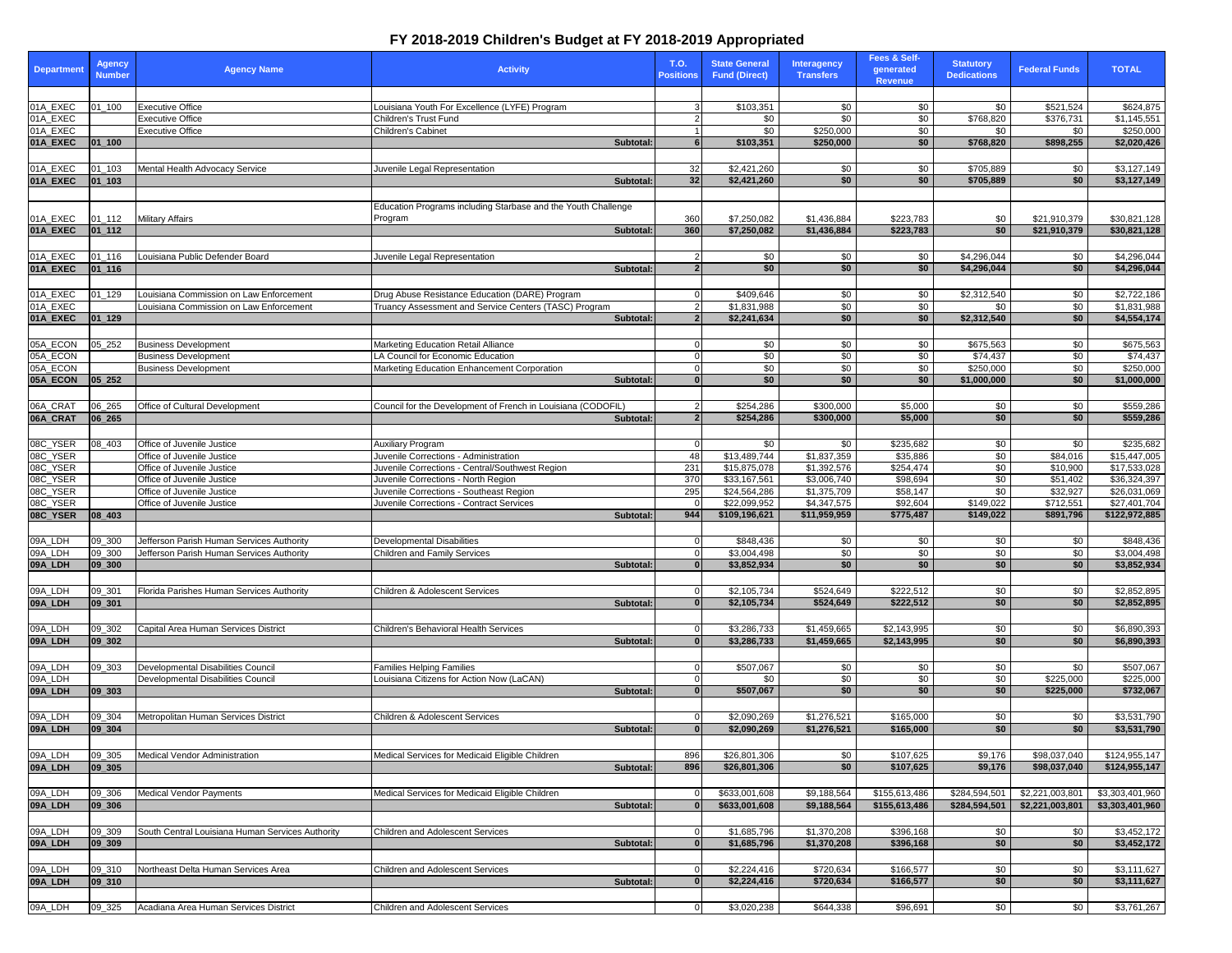## **FY 2018-2019 Children's Budget at FY 2018-2019 Appropriated**

| Department           | <b>Agency</b><br><b>Number</b> | <b>Agency Name</b>                                                                                         | <b>Activity</b>                                                                                     | <b>T.O.</b><br><b>Positions</b> | <b>State General</b><br><b>Fund (Direct)</b> | <b>Interagency</b><br><b>Transfers</b> | Fees & Self-<br>generated<br><b>Revenue</b> | <b>Statutory</b><br><b>Dedications</b> | <b>Federal Funds</b>       | <b>TOTAL</b>                           |
|----------------------|--------------------------------|------------------------------------------------------------------------------------------------------------|-----------------------------------------------------------------------------------------------------|---------------------------------|----------------------------------------------|----------------------------------------|---------------------------------------------|----------------------------------------|----------------------------|----------------------------------------|
| 09A_LDH              | 09 325                         |                                                                                                            | Subtotal:                                                                                           |                                 | \$3,020,238                                  | \$644,338                              | \$96,691                                    | \$0                                    | \$0                        | \$3,761,267                            |
|                      |                                |                                                                                                            | Maternal, Infant, and Early Childhood Home Visiting (MIECHV) -                                      |                                 |                                              |                                        |                                             |                                        |                            |                                        |
|                      | 09_326                         | Office of Public Health                                                                                    | Mental Health                                                                                       |                                 | \$0                                          | \$0                                    | \$0                                         | \$0                                    | \$2,689,573                | \$2,689,573                            |
| 09A_LDH<br>09A_LDH   |                                | Office of Public Health                                                                                    | <b>Child Death Review</b>                                                                           |                                 | $\sqrt{6}$                                   | $\sqrt{60}$                            | $\sqrt{60}$                                 | $\sqrt{60}$                            | \$50,000                   | \$50,000                               |
| 09A_LDH<br>09A_LDH   |                                | Office of Public Health<br>Office of Public Health                                                         | <b>Children's Special Health Services</b><br><b>Emergency Medical Services</b>                      | 28                              | \$1,209,000<br>\$0                           | \$30,000<br>\$0                        | \$185,000<br>\$0                            | \$0<br>\$0                             | \$4,310,519<br>\$130,000   | \$5,734,519<br>\$130,000               |
| 09A_LDH              |                                | Office of Public Health                                                                                    | Genetics                                                                                            | 34                              | \$3,306,260                                  | \$10,000                               | \$4,496,500                                 | \$0                                    | \$780,000                  | \$8,592,760                            |
| 09A_LDH              |                                | Office of Public Health                                                                                    | HIV/Perinatal & AIDS Drug Assistance                                                                |                                 | \$0                                          | \$0                                    | \$1,080                                     | \$0                                    | \$2,605,191                | \$2,606,271                            |
| 09A_LDH<br>09A_LDH   |                                | Office of Public Health                                                                                    | Immunization Information Systems - Louisiana Immunization Network<br>for Kids Statewide (IIS-LINKS) |                                 | \$102,353                                    | \$921,182                              | \$0                                         | \$0                                    | \$0                        | \$1,023,535                            |
|                      |                                | Office of Public Health                                                                                    | Immunization                                                                                        | 36                              | \$1,811,301                                  | \$0                                    | \$395,388                                   | $\sqrt{6}$                             | \$2,931,857                | \$5,138,546                            |
| 09A_LDH<br>09A_LDH   |                                | Office of Public Health<br>Office of Public Health                                                         | <b>Lead Poisoning Prevention</b><br>Maternal and Child Health                                       | 11                              | \$421,225<br>\$0                             | \$0<br>\$0                             | \$0<br>\$0                                  | $\sqrt{60}$<br>\$0                     | \$714,586<br>\$6,680,164   | \$1,135,811<br>$\overline{$6,680,164}$ |
| 09A_LDH              |                                | Office of Public Health                                                                                    | <b>Nurse Family Partnership</b>                                                                     | 34                              | \$2,600,000                                  | \$2,877,075                            | \$0                                         | \$0                                    | \$14,300,825               | \$19,777,900                           |
| 09A_LDH              |                                | Office of Public Health                                                                                    | <b>Nutrition Services</b>                                                                           | 134                             | \$11,400                                     | \$0                                    | \$49,215                                    | \$0                                    | \$86,678,000               | \$86,738,615                           |
| 09A_LDH              |                                | Office of Public Health                                                                                    | <b>School Based Health Services</b>                                                                 |                                 | \$537,328                                    | \$0                                    | \$0                                         | \$6,321,260                            | \$316,437                  | \$7,175,025                            |
| 09A_LDH<br>09A_LDH   | 09 326                         | Office of Public Health                                                                                    | <b>Smoking Cessation</b><br>Subtotal:                                                               | 291                             | \$0<br>\$9,998,867                           | \$0<br>\$3,838,257                     | \$0<br>\$5,127,183                          | \$325,000<br>\$6,646,260               | \$604,664<br>\$122,791,816 | \$929,664<br>\$148,402,383             |
|                      |                                |                                                                                                            |                                                                                                     |                                 |                                              |                                        |                                             |                                        |                            |                                        |
|                      | 09_330                         | Office of Behavioral Health                                                                                | Administration of Children's Services                                                               |                                 | \$0                                          | \$0                                    | \$0                                         | \$0                                    | \$262,193                  | \$262,193                              |
| 09A_LDH<br>09A_LDH   |                                | Office of Behavioral Health                                                                                | <b>Mental Health Community</b>                                                                      |                                 | \$1,596,489                                  | \$40,000                               | $\sqrt{60}$                                 | \$0                                    | \$8,706,510                | \$10,342,999                           |
| 09A_LDH              | $ 09 - 330 $                   |                                                                                                            | <b>Subtotal:</b>                                                                                    |                                 | \$1,596,489                                  | \$40,000                               | \$0                                         | \$0                                    | \$8,968,703                | \$10,605,192                           |
|                      |                                |                                                                                                            |                                                                                                     |                                 |                                              |                                        |                                             |                                        |                            |                                        |
| 09A_LDH<br>09A_LDH   | 09_340                         | Office for Citizens with Developmental Disabilities<br>Office for Citizens with Developmental Disabilities | <b>Early Steps</b><br>Pinecrest SSC - Residential & Community-Based Services                        | -13<br>131                      | \$10,353,782<br>\$0                          | \$0<br>\$10,979,928                    | \$510,000<br>\$0                            | \$0<br>$\sqrt{6}$                      | \$6,822,055<br>\$0         | \$17,685,837<br>\$10,979,928           |
| 09A_LDH              | 09 340                         |                                                                                                            | Subtotal:                                                                                           | 144                             | \$10,353,782                                 | \$10,979,928                           | \$510,000                                   | \$0                                    | \$6,822,055                | \$28,665,765                           |
|                      |                                |                                                                                                            |                                                                                                     |                                 |                                              |                                        |                                             |                                        |                            |                                        |
| 09A_LDH              | 09_375                         | Imperial Calcasieu Human Services Authority                                                                | <b>Children and Adolescent Services</b>                                                             |                                 | \$922,088                                    | \$81,100                               | \$0                                         | \$0                                    | \$0                        | \$1,003,188                            |
| 09A_LDH              | $ 09 - 375 $                   |                                                                                                            | Subtotal:                                                                                           |                                 | \$922,088                                    | \$81,100                               | \$0                                         | \$0                                    | \$0                        | \$1,003,188                            |
|                      |                                |                                                                                                            |                                                                                                     |                                 |                                              |                                        |                                             |                                        |                            |                                        |
| 09A_LDH<br>09A_LDH   | 09_376<br>$ 09_376 $           | Central Louisiana Human Services District                                                                  | <b>Children and Adolescent Services</b><br>Subtotal:                                                | $\mathbf{0}$                    | \$686,196<br>\$686,196                       | \$318,213<br>\$318,213                 | \$0<br>\$0                                  | \$0<br>\$0                             | \$0<br>\$0                 | \$1,004,409<br>\$1,004,409             |
|                      |                                |                                                                                                            |                                                                                                     |                                 |                                              |                                        |                                             |                                        |                            |                                        |
| 09A_LDH              | 09_377                         | Northwest Louisiana Human Services District                                                                | <b>Children and Adolescent Services</b>                                                             |                                 | $\sqrt{$248,447}$                            | \$613,644                              | \$204,567                                   | \$0                                    | \$0                        | \$1,066,658                            |
| 09A_LDH              | $ 09$ _377                     |                                                                                                            | Subtotal:                                                                                           |                                 | \$248,447                                    | \$613,644                              | \$204,567                                   | \$0                                    | \$0                        | \$1,066,658                            |
|                      |                                |                                                                                                            |                                                                                                     |                                 |                                              |                                        |                                             |                                        |                            |                                        |
| 10A_DCFS             |                                | Office of Children & Family Services                                                                       | <b>Child Welfare Services</b>                                                                       | 537                             | \$37,972,732                                 | \$0                                    | \$2,606,503                                 | \$96,733                               | \$105,274,932              | \$145,950,900                          |
| 10A_DCFS<br>10A_DCFS |                                | Office of Children & Family Services<br>Office of Children & Family Services                               | <b>Disability Determinations</b>                                                                    | 98                              | \$0                                          | $\sqrt{60}$                            | \$0                                         | $\sqrt{60}$                            | \$9,540,008                | \$9,540,008                            |
| 10A_DCFS             |                                | Office of Children & Family Services                                                                       | <b>Family Violence</b><br>Payments to TANF Recipients                                               | 13                              | $\sqrt{60}$<br>\$0                           | \$0<br>\$0                             | $\sqrt{60}$<br>\$0                          | $\sqrt{60}$<br>\$0                     | \$942,568<br>\$41,682,061  | \$942,568<br>\$41,682,061              |
| 10A_DCFS             |                                | Office of Children & Family Services                                                                       | Supplemental Nutritional Assistance Program (SNAP)                                                  | 345                             | \$25,599,779                                 | $\sqrt{60}$                            | \$0                                         | \$0                                    | \$42,061,601               | \$67,661,380                           |
| 10A_DCFS             |                                | Office of Children & Family Services                                                                       | <b>Child Support Enforcement Services</b>                                                           | 285                             | \$18,367,631                                 | \$0                                    | \$0                                         | \$0                                    | \$55,501,893               | \$73,869,524                           |
| 10A_DCFS             |                                | Office of Children & Family Services                                                                       | Temporary Aid to Needy Families (TANF) Initiatives                                                  | 43                              | \$0                                          | \$0                                    | \$0                                         | \$0                                    | \$17,890,778               | \$17,890,778                           |
| 10A_DCFS             | 10 360                         |                                                                                                            | Subtotal:                                                                                           | 1,330                           | \$81,940,142                                 | \$0                                    | \$2,606,503                                 | \$96,733                               | \$272,893,841              | \$357,537,219                          |
| 11A_NATR             | 11_431                         | Office of the Secretary                                                                                    | Outreach & Public Information for Children                                                          |                                 | \$0                                          | \$0                                    | \$0                                         | \$0                                    | \$30,240                   | \$30,240                               |
| 11A_NATR             | $11 - 431$                     |                                                                                                            | Subtotal:                                                                                           |                                 | \$0                                          | \$0                                    | \$0                                         | \$0                                    | \$30,240                   | \$30,240                               |
|                      |                                |                                                                                                            |                                                                                                     |                                 |                                              |                                        |                                             |                                        |                            |                                        |
| 14A_LWC              | 14_474                         | Workforce Support & Training                                                                               | Services to Youth                                                                                   |                                 | \$0                                          | \$0                                    | \$0                                         | \$0                                    | \$12,548,488               | \$12,548,488                           |
| 14A_LWC              | $14 - 474$                     |                                                                                                            | Subtotal:                                                                                           | $\Omega$                        | \$0                                          | $\overline{50}$                        | \$0                                         | \$0                                    | \$12,548,488               | \$12,548,488                           |
|                      |                                |                                                                                                            |                                                                                                     |                                 |                                              |                                        |                                             |                                        |                            |                                        |
| 19A_HIED<br>19A_HIED | 19A_600                        | Louisiana State University System<br>Louisiana State University System                                     | 4-H Youth Development<br>Healthcare, Education, Training, & Patient Services                        |                                 | \$7,425,163<br>\$5,152,822                   | $\sqrt{60}$<br>\$0                     | \$162,000<br>\$1,625,299                    | \$0<br>\$159,023                       | \$1,961,854<br>\$0         | \$9,549,017<br>\$6,937,144             |
| 19A_HIED             | 19A_600                        |                                                                                                            | Subtotal:                                                                                           |                                 | \$12,577,985                                 | \$0                                    | \$1,787,299                                 | \$159,023                              | \$1,961,854                | \$16,486,161                           |
|                      |                                |                                                                                                            |                                                                                                     |                                 |                                              |                                        |                                             |                                        |                            |                                        |
| 19A_HIED             | 19A_615                        | Southern University System                                                                                 | Child Development Resource Laboratory                                                               |                                 | \$366,230                                    | \$0                                    | \$0                                         | \$0                                    | \$0                        | \$366,230                              |
| 19A_HIED             | 19A_615                        |                                                                                                            | <b>Subtotal:</b>                                                                                    |                                 | \$366,230                                    | \$0                                    | \$0                                         | \$0                                    | \$0                        | \$366,230                              |
|                      |                                |                                                                                                            |                                                                                                     |                                 |                                              |                                        |                                             |                                        |                            |                                        |
| 19A_HIED<br>19A_HIED | 19A_671<br>19A_671             | Board of Regents, Office of Student Financial Assistance                                                   | <b>START College Saving Plan</b><br>Subtotal:                                                       |                                 | \$2,620,185<br>\$2,620,185                   | \$0<br>$\overline{50}$                 | \$0<br>\$0                                  | \$0<br>\$0                             | \$365,052<br>\$365,052     | \$2,985,237<br>\$2,985,237             |
|                      |                                |                                                                                                            |                                                                                                     |                                 |                                              |                                        |                                             |                                        |                            |                                        |
| 19B_OTED             | 19B_653                        | Louisiana Schools for the Deaf and Visually Impaired                                                       | <b>Children's Services</b>                                                                          | 88                              | \$11,182,036                                 | \$392,310                              | \$104,245                                   | \$0                                    | \$0                        | \$11,678,591                           |
| 19B_OTED             |                                | Louisiana Schools for the Deaf and Visually Impaired                                                       | Instruction                                                                                         | 118                             | \$8,164,478                                  | \$1,214,344                            | \$3,000                                     | \$77,369                               | \$0                        | \$9,459,191                            |
| 19B_OTED             |                                | Louisiana Schools for the Deaf and Visually Impaired                                                       | Residential                                                                                         | 72                              | \$4,225,813                                  | \$818,691                              | \$0                                         | \$76,277                               | \$0                        | \$5,120,781                            |
| 19B_OTED             |                                | Louisiana Schools for the Deaf and Visually Impaired                                                       | <b>Student Center</b>                                                                               |                                 | \$0                                          | \$0                                    | \$2,500                                     | \$0                                    | \$0                        | \$2,500                                |